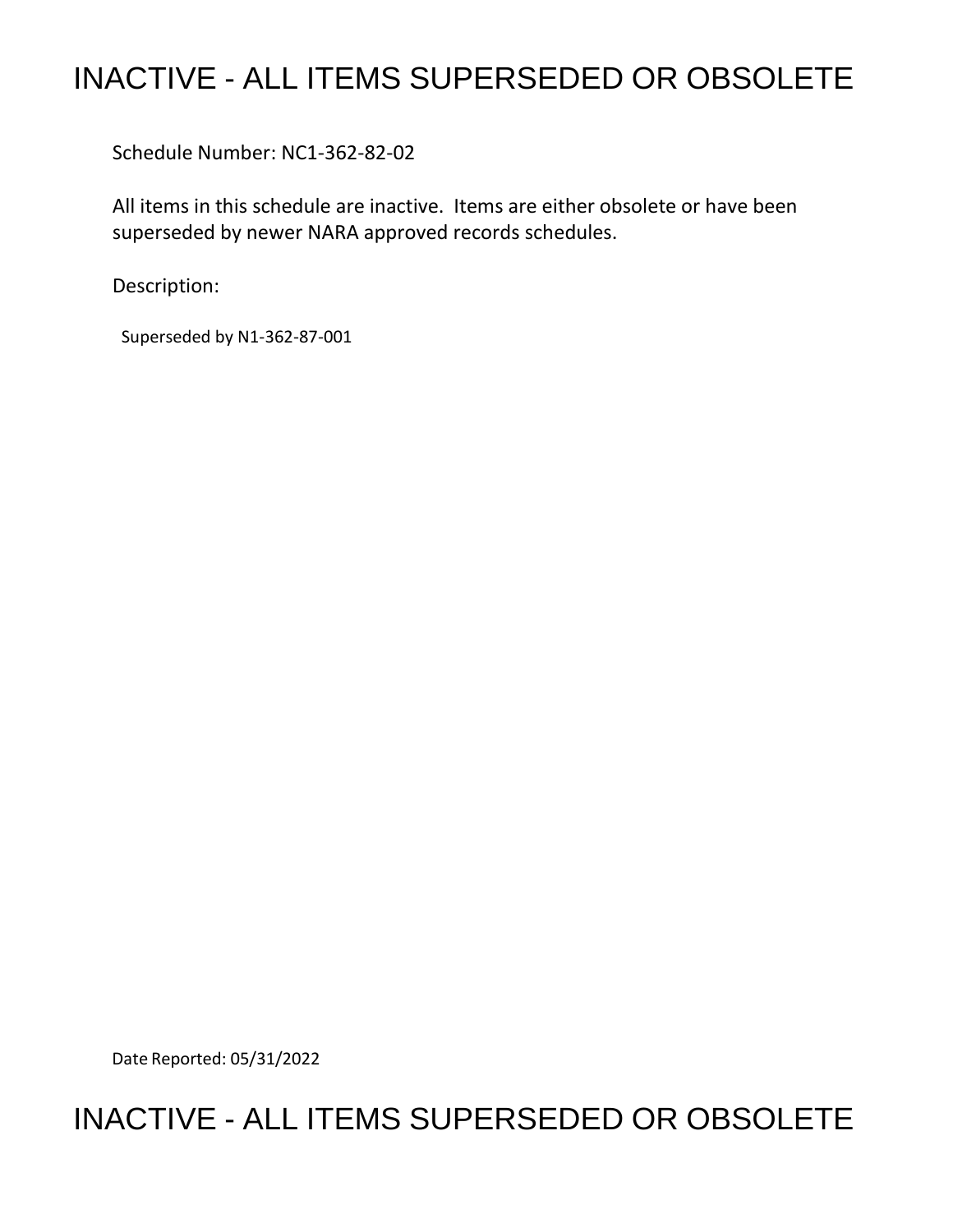| <b>REQUEST FOR RECORDS DISPOSITION AUTHORITY</b>                                                    |              | <b>LEAVE BLANK</b>                                                                                                                                                                                              |  |  |
|-----------------------------------------------------------------------------------------------------|--------------|-----------------------------------------------------------------------------------------------------------------------------------------------------------------------------------------------------------------|--|--|
| (See Instructions on reverse)                                                                       |              | JOB 'NO.                                                                                                                                                                                                        |  |  |
|                                                                                                     |              | $NCl-362-82-2$                                                                                                                                                                                                  |  |  |
| TO: GENERAL SERVICES ADMINISTRATION,<br>NATIONAL ARCHIVES AND RECORDS SERVICE, WASHINGTON, DC 20408 |              | DATE RECEIVED                                                                                                                                                                                                   |  |  |
| 1. FROM (AGENCY OR ESTABLISHMENT)<br>Peace Corps                                                    |              | June 1, 1982                                                                                                                                                                                                    |  |  |
|                                                                                                     |              | NOTIFICATION TO AGENCY                                                                                                                                                                                          |  |  |
| 2. MAJOR SUBDIVISION                                                                                |              | In accordance with the provisions of 44 U.S.C. 3303a the disposal re-<br>quest, including amendments, is approved except for items that, may<br>be stamped "disposal not approved" or "withdrawn" in column 10. |  |  |
| Office of Management                                                                                |              |                                                                                                                                                                                                                 |  |  |
| 3. MINOR SUBDIVISION                                                                                |              |                                                                                                                                                                                                                 |  |  |
| Administrative Services Office                                                                      |              |                                                                                                                                                                                                                 |  |  |
| 4. NAME OF PERSON WITH WHOM TO CONFER                                                               | 5. TEL. EXT. |                                                                                                                                                                                                                 |  |  |
| Genoa Godbey                                                                                        | 254-6020     | $4 - 30 - 82$<br>Archivist of the United Stat<br>Date                                                                                                                                                           |  |  |
| A CERTICICATE OF ACENCY REPRESENTATIVE.                                                             |              |                                                                                                                                                                                                                 |  |  |

CY REPRESENTAT

I hereby certify that I am authorized to act for this agency in matters pertaining to the disposal of the agency's records; that the records proposed for disposal in this Request of  $\frac{2}{2}$  page(s) are not now needed for the business of this agency or will not be needed after the retention periods specified.

D A Request for immediate disposal.

[}9 **B** Request for disposal after a specified period of time or request for permanent retention.

| C. DATE          | D. SIGNATURE OF AGENCY REPRESENTATIVE                                                                                                                                                                                                                                                                                                                                                                                                                                                                                                                                                                                                                                                                                                                                                                                                                                                                                                           | E. TITLE                          |                                                                                               |                                       |  |  |
|------------------|-------------------------------------------------------------------------------------------------------------------------------------------------------------------------------------------------------------------------------------------------------------------------------------------------------------------------------------------------------------------------------------------------------------------------------------------------------------------------------------------------------------------------------------------------------------------------------------------------------------------------------------------------------------------------------------------------------------------------------------------------------------------------------------------------------------------------------------------------------------------------------------------------------------------------------------------------|-----------------------------------|-----------------------------------------------------------------------------------------------|---------------------------------------|--|--|
|                  | Robert E. McClendon                                                                                                                                                                                                                                                                                                                                                                                                                                                                                                                                                                                                                                                                                                                                                                                                                                                                                                                             | Director, Administrative Services |                                                                                               |                                       |  |  |
| 7.<br>ITEM NO.   | 8. DESCRIPTION OF ITEM<br>(With Inclusive Dates or Retention Periods)                                                                                                                                                                                                                                                                                                                                                                                                                                                                                                                                                                                                                                                                                                                                                                                                                                                                           |                                   | 9.<br>SAMPLE OR<br>JOB NO.                                                                    | 10.<br><b>ACTION TAKEN</b>            |  |  |
|                  | Peace Corps Volunteer applicant folders are<br>established for basically qualified individuals<br>who apply for service. The files contain the<br>application, reference forms, background infor-<br>mation form, evaluation/interview forms, letters,<br>medical or legal flag forms, and miscellaneous<br>papers created during the application process.<br>The records are filed by social security number<br>in a modified terminal digit sequence.<br>Beginning September 1, 1982, applicant files<br>housed at Peace Corps headquarters will be<br>microfiched to facilitate processing and faster<br>retrieval or location of a record. For a period<br>of six months, the hard copy will be retained<br>as a backup to allow for resolving unforseen pro-<br>blems in copying and producing hard copies.<br>April 1, 1983, the hard copy of files that should<br>have been destroyed during the monitoring period<br>will be destroyed. | On                                |                                                                                               |                                       |  |  |
|                  | $\frac{10 7 72}{100}$ 7/82                                                                                                                                                                                                                                                                                                                                                                                                                                                                                                                                                                                                                                                                                                                                                                                                                                                                                                                      | continued                         |                                                                                               |                                       |  |  |
| 115-107-10 again |                                                                                                                                                                                                                                                                                                                                                                                                                                                                                                                                                                                                                                                                                                                                                                                                                                                                                                                                                 |                                   | <b>STANDARD FORM 115</b><br>Revised April, 1975<br>LeAdministration<br>FPMR (41 CFR) 101-11.4 | <b>Brescribed by General Services</b> |  |  |